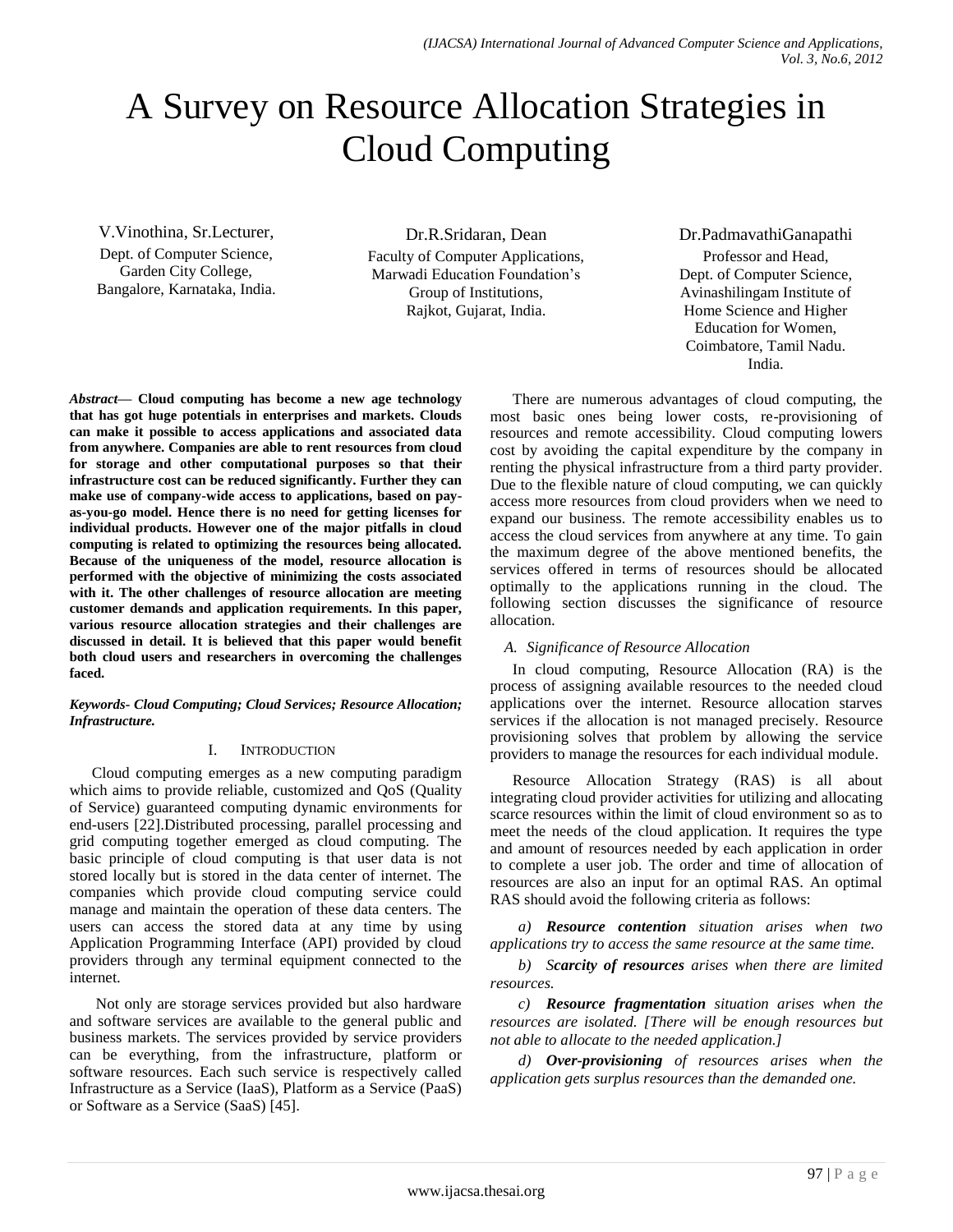*e) Under-provisioning of resources occurs when the application is assigned with fewer numbers of resources than the demand.* 

Resource users' (cloud users) estimates of resource demands to complete a job before the estimated time may lead to an over-provisioning of resources. Resource providers' allocation of resources may lead to an under-provisioning of resources. To overcome the above mentioned discrepancies, inputs needed from both cloud providers and users for a RAS as shown in table I. From the cloud user's angle, the application requirement and Service Level Agreement (SLA) are major inputs to RAS. The offerings, resource status and available resources are the inputs required from the other side to manage and allocate resources to host applications [25] by RAS. The outcome of any optimal RAS must satisfy the parameters such as throughput, latency and response time. Even though cloud provides reliable resources, it also poses a crucial problem in allocating and managing resources dynamically across the applications.

TABLE I. INPUT PARAMETERS

| Parameter                       | <b>Provider</b> | <b>Customer</b> |
|---------------------------------|-----------------|-----------------|
| Provider Offerings              |                 |                 |
| <b>Resource Status</b>          |                 |                 |
| <b>Available Resources</b>      |                 |                 |
| <b>Application Requirements</b> |                 |                 |
| <b>Agreed Contract Between</b>  |                 |                 |
| Customer and provider           |                 |                 |

From the perspective of a cloud provider, predicting the dynamic nature of users, user demands, and application demands are impractical. For the cloud users, the job should be completed on time with minimal cost. Hence due to limited resources, resource heterogeneity, locality restrictions, environmental necessities and dynamic nature of resource demand, we need an efficient resource allocation system that suits cloud environments.

Cloud resources consist of physical and virtual resources. The physical resources are shared across multiple compute requests through virtualization and provisioning [23]. The request for virtualized resources is described through a set of parameters detailing the processing, memory and disk needs which is depicted in Fig.1. Provisioning satisfies the request by mapping virtualized resources to physical ones. The hardware and software resources are allocated to the cloud applications on-demand basis. For scalable computing, Virtual Machines are rented.

The complexity of finding an optimum resource allocation is exponential in huge systems like big clusters, data centers or Grids. Since resource demand and supply can be dynamic and uncertain, various strategies for resource allocation are proposed. This paper puts forth various resource allocation strategies deployed in cloud environments.

The rest of the paper is organized as follows: In section II, a few work related to this topic is presented. Various resource allocation strategies and their impacts in cloud environments are discussed in section III. In section IV, some of the advantages and limitations of resource allocation in cloud are addressed. Finally the conclusion of the paper is given as section V.



Figure1. Mapping of virtual to physical resources

#### II. RELATED WORK

Very little literature is available on this survey paper in cloud computing paradigm. Shikharesh et al. in paper [30] describes the resource allocation challenges in clouds from the fundamental point of resource management. The paper has not addressed any specific resource allocation strategy.

Patricia et al. [25], investigates the uncertainties that increase difficulty in scheduling and matchmaking by considering some examples of recent research.

It is evident that the paper which analyzes various resource allocation strategies is not available so far. The proposed literature focuses on resource allocation strategies and its impacts on cloud users and cloud providers. It is believed that this survey would greatly benefit the cloud users and researchers.

### III. RESOURCE ALLOCATION STRATEGIES (RAS) AT A **GLANCE**

The input parameters to RAS and the way of resource allocation vary based on the services, infrastructure and the nature of applications which demand resources. The schematic diagram in Fig.2 depicts the classification of Resource Allocation Strategies (RAS) proposed in cloud paradigm. The following section discusses the RAS employed in cloud.

#### *A. Execution Time*

Different kinds of resource allocation mechanisms are proposed in cloud. In the work by Jiani at.al [15], actual task execution time and preemptable scheduling is considered for resource allocation. It overcomes the problem of resource contention and increases resource utilization by using different modes of renting computing capacities. But estimating the execution time for a job is a hard task for a user and errors are made very often [30]. But the VM model considered in [15] is heterogeneous and proposed for IaaS.

Using the above-mentioned strategy, a resource allocation strategy for distributed environment is proposed by Jose et al. [16]. Proposed matchmaking (assign a resource to a job) strategy in [16] is based on Any-Schedulability criteria for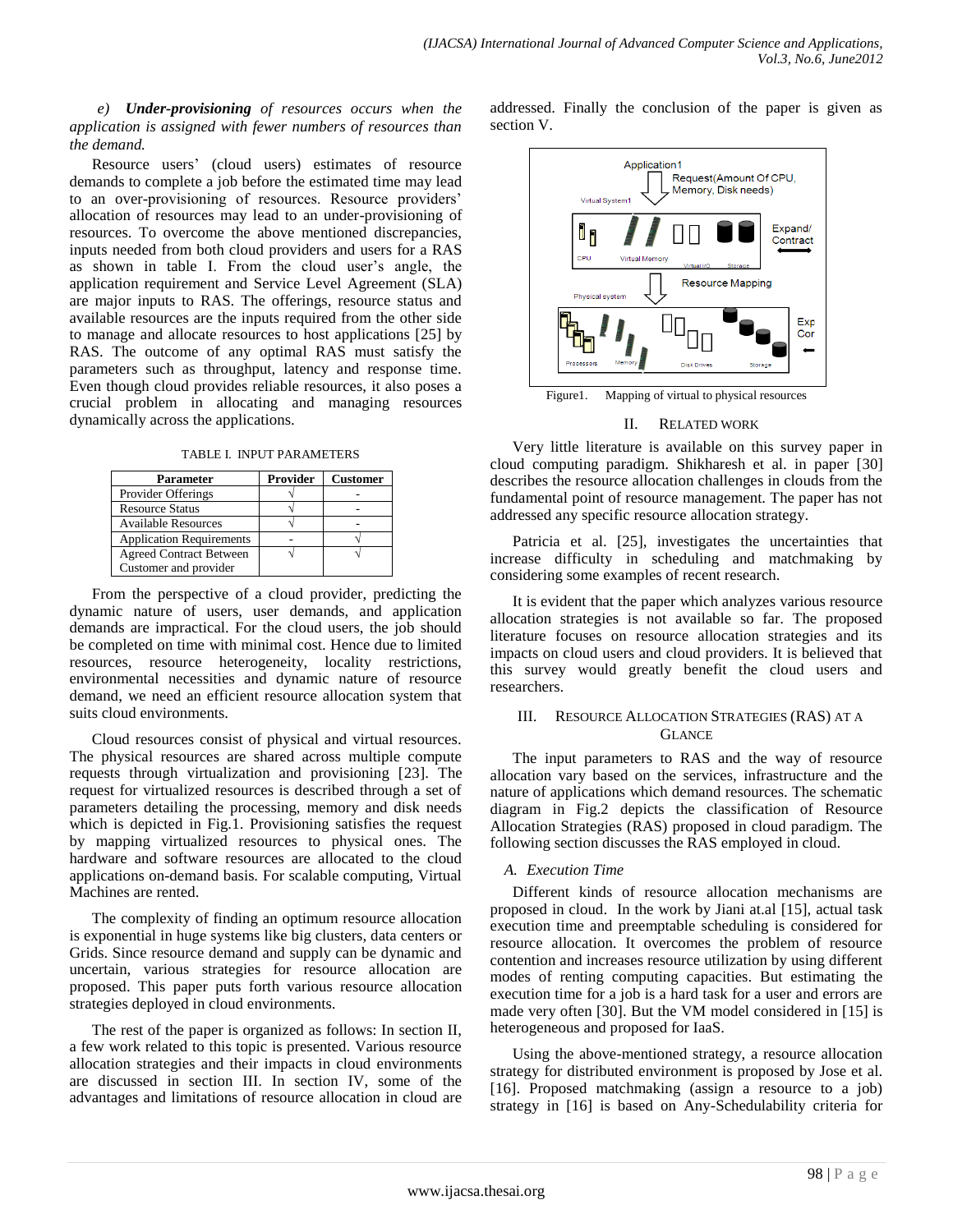assigning jobs to opaque resources in heterogeneous environment. This work does not use detailed knowledge of the scheduling policies used at resources and subjected to AR's (Advance Reservation).

#### *B. Policy*

Since centralized user and resource management lacks in scalable management of users, resources and organizationlevel security policy [6], Dongwan et al. [6] has proposed a decentralized user and virtualized resource management for IaaS by adding a new layer called domain in between the user and the virtualized resources. Based on role based access control (RBAC), virtualized resources are allocated to users through domain layer.

One of the resource allocation challenges of resource fragmentation in multi-cluster environment is controlled by the work given by Kuo-Chan et al. [20], which used the mostfit processor policy for resource allocation. The most-fit policy allocates a job to the cluster, which produces a leftover processor distribution, leading to the most number of immediate subsequent job allocations.

It requires a complex searching process, involving simulated allocation activities, to determine the target cluster. The clusters are assumed to be homogeneous and geographically distributed. The number of processors in each cluster is binary compatible. Job migration is required when load sharing activities occur.

Experimental results shows that the most-fit policy has higher time complexities but the time overheads are negligible compared to the system long time operation. This policy is practical to use in a real system.



Figure2. Resource Allocation Strategies in Cloud Computing

# *C. Virtual Machine (VM)*

A system which can automatically scale its infrastructure resources is designed in [24]. The system composed of a virtual network of virtual machines capable of live migration across multi- domain physical infrastructure. By using dynamic availability of infrastructure resources and dynamic application demand, a virtual computation environment is able to automatically relocate itself across the infrastructure and scale its resources. But the above work considers only the nonpreemptable scheduling policy.

Several researchers have developed efficient resource allocations for real time tasks on multiprocessor system. But the studies, scheduled tasks on fixed number of processors. Hence it is lacks in scalability feature of cloud computing [18]. Recent studies on allocating cloud VMs for real time tasks [36], [31], [17] focus on different aspects like infrastructures to enable real-time tasks on VMs and selection of VMs for power management in the data center. But the work by Karthik et al. [18], have allocated the resources based on the speed and cost of different VMs in IaaS. It differs from other related works, by allowing the user to select VMs and reduces cost for the user.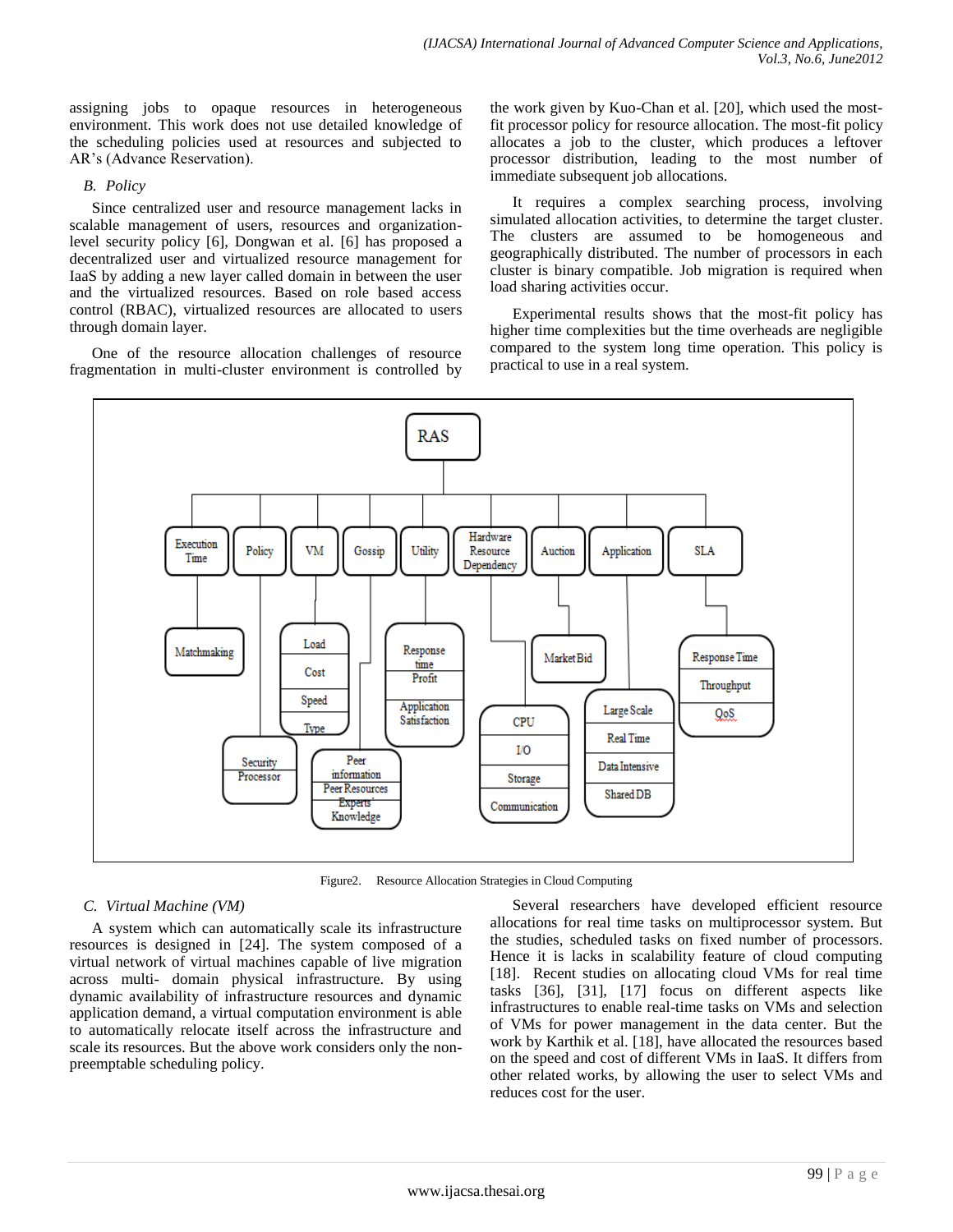Users can set up and boot the required resources and they have to pay only for the required resources [3]. It is implemented by enabling the users to dynamically add and/or delete one or more instances of the resources on the basis of VM load and the conditions specified by the user. The above mentioned RAS on IaaS differs from RAS on SaaS in cloud because SaaS delivers only the application to the cloud user over the internet.

Zhen Kong et al. have discussed mechanism design to allocate virtualized resources among selfish VMs in a noncooperative cloud environment in [44]. By non-cooperative means, VMs care essentially about their own benefits without any consideration for others. They have utilized stochastic approximation approach to model and analyze QoS performance under various virtual resource allocations. The proposed stochastic resource allocation and management approaches enforced the VMs to report their types truthfully and the virtual resources can be allocated efficiently. The proposed method is very complex and it is not implemented in a practical virtualization cloud system with real workload.

### *D. Gossip*

Cloud environment differs in terms of clusters, servers, nodes, their locality reference and capacity. The problem of resource management for a large-scale cloud environment (ranging to above 100,000 servers) is addressed in [28] and general Gossip protocol is proposed for fair allocation of CPU resources to clients.

A gossip-based protocol for resource allocation in largescale cloud environments is proposed in [9]. It performs a key function within distributed middleware architecture for large clouds. In the thesis, the system is modeled as a dynamic set of nodes that represents the machines of cloud environment. Each node has a specific CPU capacity and memory capacity. The protocol implements a distributed scheme that allocates cloud resources to a set of applications that have timedependent memory demands and it dynamically maximizes a global cloud utility function. The simulation results show that the protocol produces optimal allocation when memory demand is smaller than the available memory in the cloud and the quality of the allocation does not change with the number of applications and the number of machines. But this work requires additional functionalities to make resource allocation scheme is robust to machine failure which spans several clusters and datacenters.

But in the work by Paul et al. [26] cloud resources are being allocated by obtaining resources from remote nodes when there is a change in user demand and has addressed three different policies to avoid over-provisioning and underprovisioning of resources. Recent research on sky computing focuses on bridging multiple cloud providers using the resources as a single entity which would allow elastic site for leveraging resources from multiple cloud providers [19]. Related work is proposed in [24] but it is considered only for preemptable tasks. Yang et al. [43] have proposed a profile based approach for scaling the applications automatically by capturing the experts' knowledge of scaling application servers as a profile. This approach greatly improves the system

performance and resource utilization. Utility based RAS is also proposed for PaaS in [12].

In paper [8], Gossip based co-operative VM management with VM allocation and cost management is introduced. By this method, the organizations can cooperate to share the available resources to reduce the cost. Here the cloud environments of public and private clouds are considered. They have formulated an optimization model to obtain the optimal virtual machine allocation. Network game approach is adopted for the cooperative formation of organizations so that none of the organizations wants to deviate. This system does not consider the dynamic co-operative formation of organizations. Related work is discussed in [2] that use desktop cloud for better usage of computing resources due to the increase in average system utilization. The implication for a desktop cloud is that individual resource reallocation decisions using desktop consolidation and decision based on aggregate behavior of the system.

# *E. Utility Function*

There are many proposals that dynamically manage VMs in IaaS by optimizing some objective function such as minimizing cost function, cost performance function and meeting QoS objectives. The objective function is defined as Utility property which is selected based on measures of response time, number of QoS, targets met and profit etc.

There are few works [4], [38] that dynamically allocate CPU resources to meet QoS objectives by first allocating requests to high priority applications. The authors of the papers do not try to maximize the objectives. Hence the authors' Dorian et al. proposed Utility (profit) based resource allocation for VMs which use live VM migration (one physical machine to other) as a resource allocation mechanism [7]. This controls the cost-performance trade-off by changing VM utilities or node costs. This work mainly focuses on scaling CPU resources in IaaS. A few works [1],[32] that use live migration as a resource provisioning mechanism but all of them use policy based heuristic algorithm to live migrate VM which is difficult in the presence of conflicting goals.

For multitier cloud computing systems (heterogeneous servers), resource allocation based on response time as a measure of utility function is proposed by considering CPU, memory and communication resources in [10]. HadiGoudarzi et al. characterized the servers based on their capacity of processing powers, memory usage and communication bandwidth.

For each tier, requests of the application are distributed among some of the available servers. Each available server is assigned to exactly one of these applications tiers i.e. server can only serve the requests on that specified server. Each client request is dispatched to the server using queuing theory and this system meets the requirement of SLA such as response time and utility function based on its response time. It follows the heuristics called force-directed resource management for resource consolidation. But this system is acceptable only as long as the client behaviors remain stationary.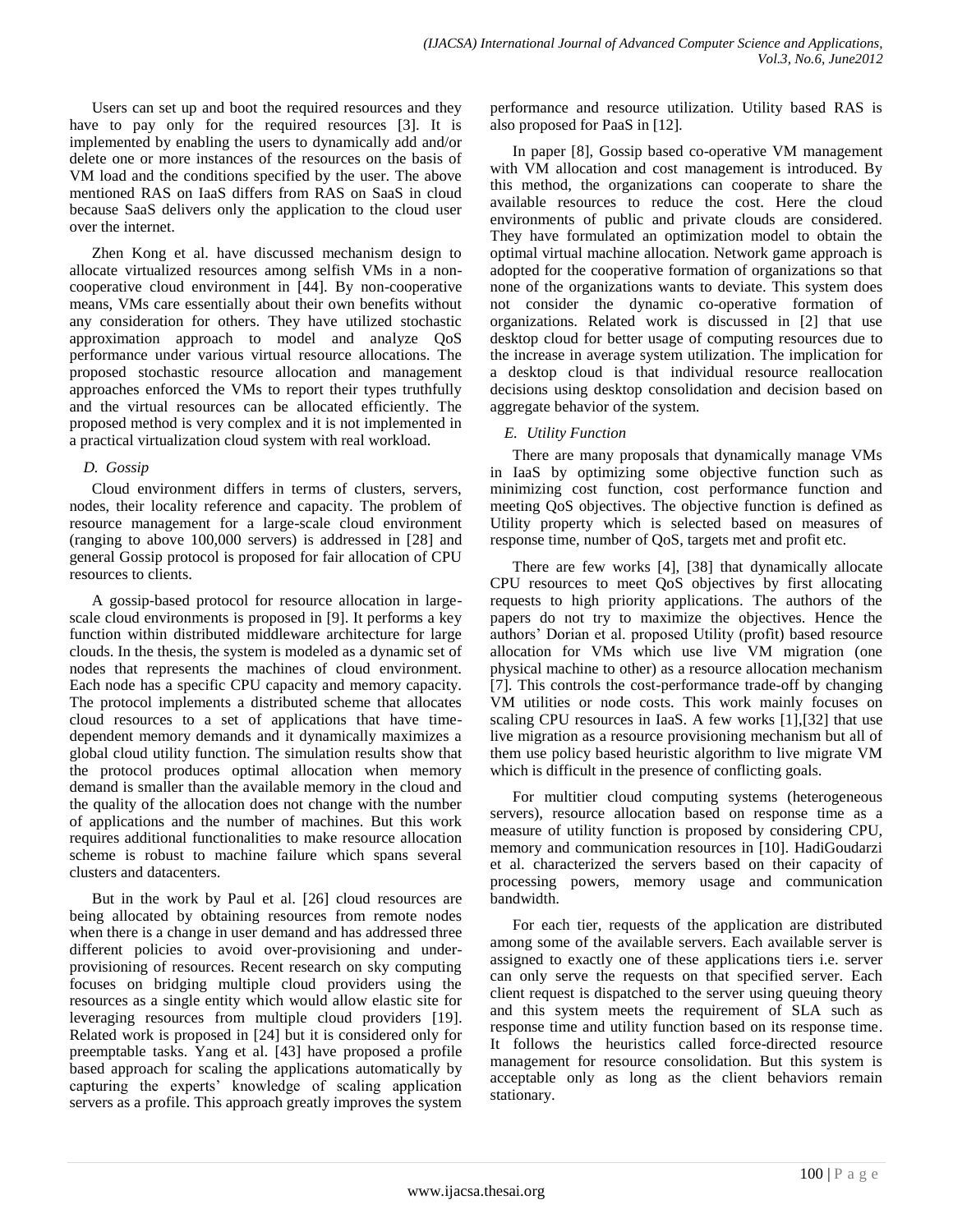But the work proposed in [13] considers the utility function as a measure of application satisfaction for specific resource allocation (CPU, RAM). The system of data center with single cluster is considered in [13] that support heterogeneous applications and workloads including both enterprise online applications and CPU-intensive applications. The utility goal is computed by Local Decision Module (LDM) by taking current work load of the system. The LDMs interact with Global Decision Module (GDM) and that is the decision making entity within the autonomic control loop. This system relies on a two-tier architecture and resource arbitration process that can be controlled through each application's weight and other factors.

### *F. Hardware Resource Dependency*

In paper [35], to improve the hardware utilization, Multiple Job Optimization (MJO) scheduler is proposed. Jobs could be classified by hardware-resource dependency such as CPUbound, Network I/O-bound, Disk I/O bound and memory bound. MJO scheduler can detect the type of jobs and parallel jobs of different categories. Based on the categories, resources are allocated. This system focuses only on CPU and I/O resource.

Eucalyptus, Open Nebula and Nimbus are typical open source frame works for resource virtualization management [39]. The common feature of these frameworks is to allocate virtual resources based on the available physical resources, expecting to form a virtualization resource pool decoupled with physical infrastructure. Because of the complexity of virtualization technology, all these frameworks cannot support all the application modes. The system called Vega LingCloud proposed in paper [39] supports both virtual and physical resources leasing from a single point to support heterogeneous application modes on shared infrastructure.

Cloud infrastructure refers to the physical and organizational structure needed for the operation of cloud. Many recent researches address the resource allocation strategies for different cloud environment. Xiaoying Wang et al. have discussed adaptive resource co-allocation approach based on CPU consumption amount in [25]. The stepwise resource co-allocation is done in three phases. The first phase determines the co-allocation scheme by considering the CPU consumption amount for each physical machine (PM). The second phase determines whether to put applications on PM or not by using simulated annealing algorithm which tries to perturb the configuration solution by randomly changing one element. During phase 3, the exact CPU share that each VM occupies is determined and it is optimized by the gradient climbing approach. This system mainly focuses on CPU and memory resources for co-allocation and does not considered the dynamic nature of resource request.

HadiGoudarzi et al. in paper [11] proposed a RAS by categorizing the cluster in the system based on the number and type of computing, data storage and communication resources that they control. All of these resources are allocated within each server. The disk resource is allocated based on the constant need of the clients and other kind of resources in the servers and clusters are allocated using Generalized Processor Sharing (GPS). This system performs distributed decision making to reduce the decision time by parallelizing the solution and used greedy algorithm to find the best initial solution. The solution could be improved by changing resource allocation. But this system cannot handle large changes in the parameters which are used for finding the solution.

#### *G. Auction*

Cloud resource allocation by auction mechanism is addressed by Wei-Yu Lin et al. in [37]. The proposed mechanism is based on sealed-bid auction. The cloud service provider collects all the users' bids and determines the price. The resource is distributed to the first  $k<sup>th</sup>$  highest bidders under the price of the  $(k+1)^{th}$  highest bid. This system simplifies the cloud service provider decision rule and the clear cut allocation rule by reducing the resource problem into ordering problem. But this mechanism does not ensure profit maximization due to its truth telling property under constraints.

The aim of resource allocation strategy is to maximize the profits of both the customer agent and the resource agent in a large datacenter by balancing the demand and supply in the market. It is achieved by using market based resource allocation strategy in which equilibrium theory is introduced (RSA-M) [41]. RSA-M determines the number of fractions used by one VM and can be adjusted dynamically according to the varied resource requirement of the workloads. One type of resource is delegated to publish the resource's price by resource agent and the resource delegated by the customer agent participates in the market system to obtain the maximum benefit for the consumer. Market Economy Mechanism is responsible for balancing the resource supply and demand in the market system.

# *H. Application*

Resource Allocation strategies are proposed based on the nature of the applications in [33] [34]. In the work by Tram et al. [33], Virtual infrastructure allocation strategies are designed for workflow based applications where resources are allocated based on the workflow representation of the application. For work flow based applications, the application logic can be interpreted and exploited to produce an execution schedule estimate. This helps the user to estimate the exact amount of resources that will be consumed for each run of the application. Four strategies such as Naive, FIFO, Optimized and services group optimization are designed to allocate resources and schedule computing tasks.

Real time application which collects and analyzes real time data from external service or applications has a deadline for completing the task. This kind of application has a light weight web interface and resource intensive back end [34]. To enable dynamic allocation of cloud resources for back-end mashups, a prototype system is implemented and evaluated for both static and adaptive allocation with a test bed cloud to allocate resources to the application. The system also accommodates new requests despite a-priori undefined resource utilization requirements. This prototype works by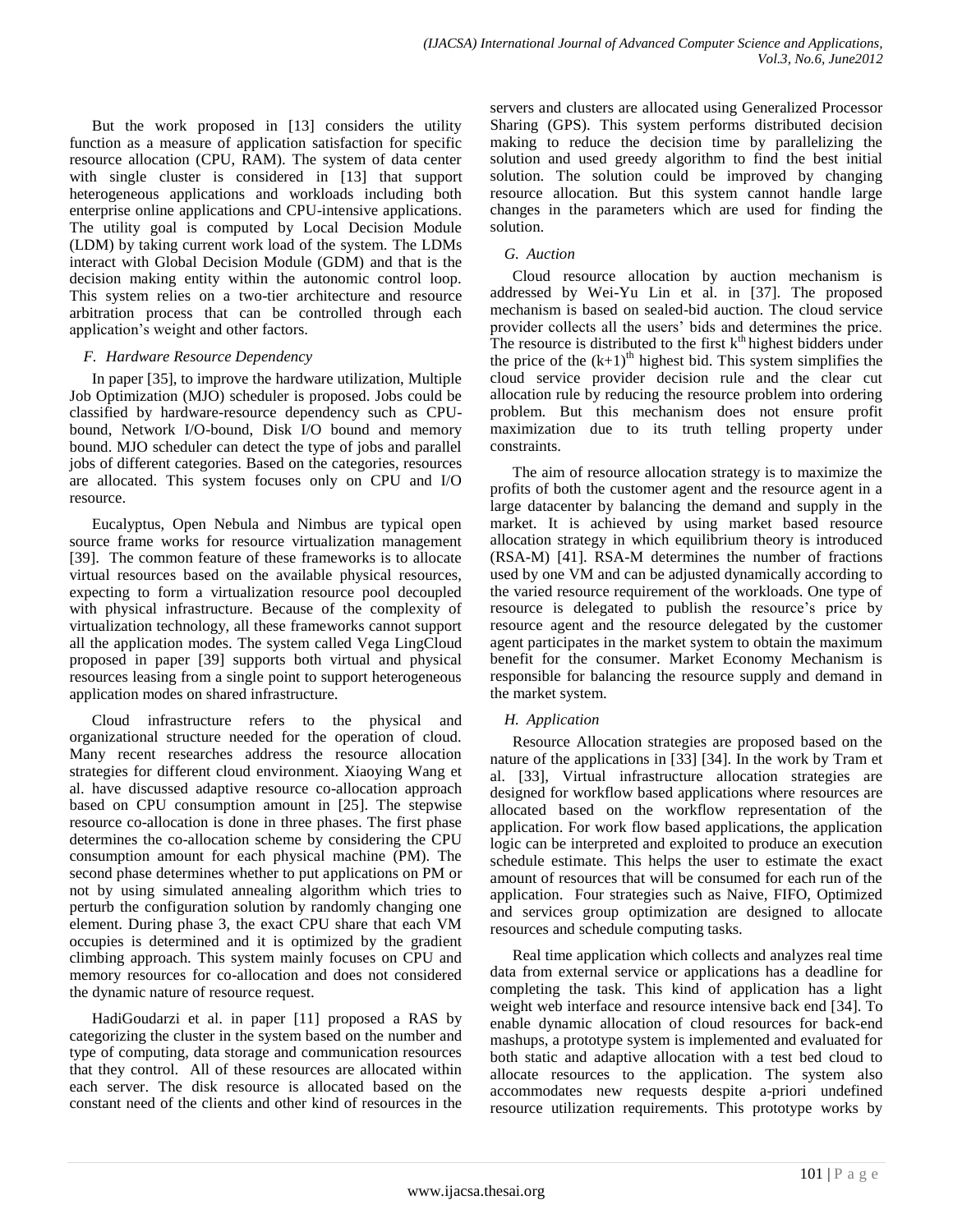monitoring the CPU usage of each virtual machine and adaptively invoking additional virtual machines as required by the system.

David Irwin et al. [5] have suggested the integration of high bandwidth radar sensor networks with computational and storage resources in the cloud to design end-to-end data intensive cloud systems. Their work provides a platform that supports a research on broad range of heterogeneous resources and overcomes the challenges of coordinated provisioning between sensors networks, network providers and cloud computing providers. Inclusion of nontraditional resources like Steerable sensors and cameras and stitching mechanisms to bind the resources are the requirement of this project. Resource allocation strategy plays significant role in this project.

Database replicas allocation strategy is designed in [27]. In that work, the resource allocation module divides the resource (CPU, Memory and DB replicas) allocation problem in two levels. The first level optimally splits the resources among the clients whereas the database replicas are expandable (dynamic) in the second level, based on the learned predictive model. It achieves optimal resource allocation in a dynamic and intelligent fashion.

### *I. SLA*

In cloud, the works related to the SaaS providers considering SLA are still in their infancy. Therefore in order to achieve the SaaS providers' objective, various RAS specific to SaaS in cloud has been proposed. With the emergence of SaaS, applications have started moving away from pc based to web delivered-hosted services. Most of the RAS for SaaS focused towards customer benefits. Popovivi et al. [14] have mainly considered QoS parameters on the resource provider's side such as price and offered load.

Moreover Lee at.al [42] have addressed the problem of profit driven service request scheduling in cloud computing by considering the objectives of both parties such as service providers and consumers. But the author Linlin Wu et al. [21] have contributed to RAS by focusing on SLA driven user based QoS parameters to maximize the profit for SaaS providers. The mappings of customer requests in to infrastructure level parameters and policies that minimize the cost by optimizing the resource allocation within a VM are also proposed in [21].

Managing the computing resources for SaaS processes is challenging for SaaS providers [29]. Therefore a framework for resource management for SaaS providers to efficiently control the service levels of their users is contributed by Richard et al. [29]. It can also scale SaaS provider application under various dynamic user arrivals/departures. All the above mentioned mainly focus on SaaS providers' benefits and significantly reduce resource waste and SLO violations.

# IV. ADVANTAGES AND LIMITATIONS

There are many benefits in resource allocation while using cloud computing irrespective of size of the organization and business markets. But there are some limitations as well, since it is an evolving technology. Let's have a comparative look at the advantages and limitations of resource allocation in cloud.

# *A. Advantages:*

*1) The biggest benefit of resource allocation is that user neither has to install software nor hardware to access the applications, to develop the application and to host the application over the internet.* 

*2) The next major benefit is that there is no limitation of place and medium. We can reach our applications and data anywhere in the world, on any system.* 

*3) The user does not need to expend on hardware and software systems.* 

*4) Cloud providers can share their resources over the internet during resource scarcity.*

# *B. Limitations*

*1) Since users rent resources from remote servers for their purpose, they don't have control over their resources.*

*2) Migration problem occurs, when the users wants to switch to some other provider for the better storage of their data. It's not easy to transfer huge data from one provider to the other.*

*3) In public cloud, the clients' data can be susceptible to hacking or phishing attacks. Since the servers on cloud are interconnected, it is easy for malware to spread.* 

*4) Peripheral devices like printers or scanners might not work with cloud. Many of them require software to be installed locally. Networked peripherals have lesser problems.*

*5) More and deeper knowledge is required for allocating and managing resources in cloud, since all knowledge about the working of the cloud mainly depends upon the cloud service provider.*

In Appendix A, various resource allocations strategies and their impact are listed.

# V. CONCLUSION

Cloud computing technology is increasingly being used in enterprises and business markets. In cloud paradigm, an effective resource allocation strategy is required for achieving user satisfaction and maximizing the profit for cloud service providers. This paper summarizes the classification of RAS and its impacts in cloud system. Some of the strategies discussed above mainly focus on CPU, memory resources but are lacking in some factors. Hence this survey paper will hopefully motivate future researchers to come up with smarter and secured optimal resource allocation algorithms and framework to strengthen the cloud computing paradigm.

#### **REFERENCES**

- [1] A.Singh ,M.Korupolu and D.Mohapatra. Server-storage virtualization:Integration and Load balancing in data centers. In Proc.2008 ACM/IEEE conference on supercomputing (SC'08) pages 1- 12, IEEE Press 2008.
- [2] AndrzejKochut et al. : Desktop Workload Study with Implications for Desktop Cloud Resource Optimization,978-1-4244-6534-7/10 2010 IEEE.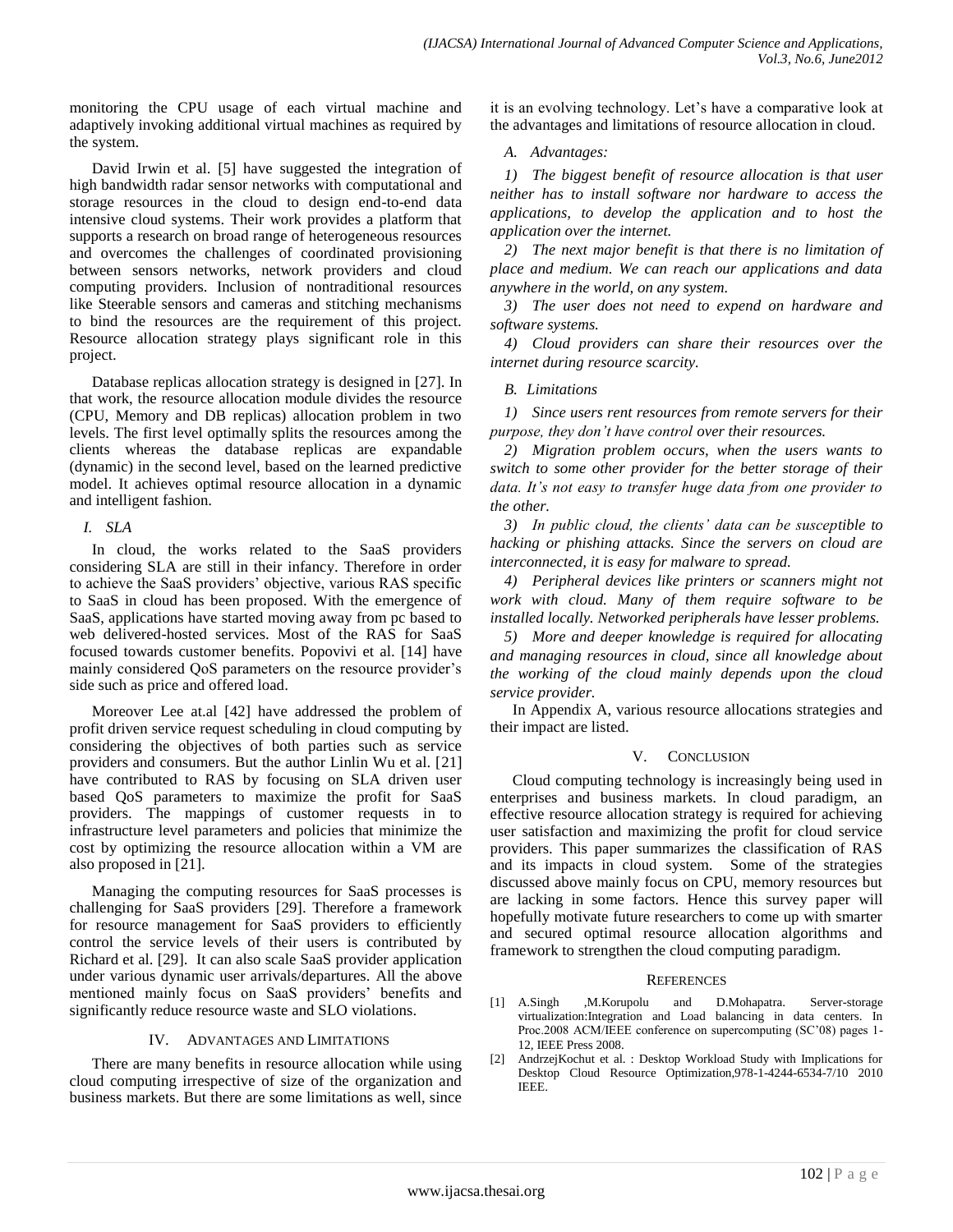- [3] Atsuo Inomata, TaikiMorikawa, Minoru Ikebe, Sk.Md. MizanurRahman: Proposal and Evaluation of Dynamin Resource Allocation Method Based on the Load Of VMs on IaaS(IEEE,2010),978-1-4244-8704-2/11.
- [4] D. Gmach, J.RoliaandL.cherkasova, Satisfying service level objectives in a self-managing resource pool. In Proc. Third IEEE international conference on self-adaptive and self organizing system.(SASO'09) pages 243-253.IEEE Press 2009 .
- [5] David Irwin, PrashantShenoy, Emmanuel Cecchet and Michael Zink:Resource Management in Data-Intensive Clouds: Opportunities and Challenges .This work is supported in part by NSF under grant number CNS-0834243.
- [6] Dongwan Shin and HakanAkkan :Domain- based virtualized resource management in cloud computing.
- [7] Dorian Minarolli and Bernd Freisleben: Uitlity –based Resource Allocations for virtual machines in cloud computing(IEEE,2011),pp.410-417.
- [8] DusitNiyato, Zhu Kun and Ping Wang : Cooperative Virtual Machine Management for Multi-Organization Cloud Computing Environment.
- [9] FetahiWuhib and Rolf Stadler : Distributed monitoring and resource management for Large cloud environments(IEEE,2011),pp.970-975.
- [10] HadiGoudaezi and MassoudPedram : Multidimensional SLA-based Resource Allocation for Multi-tier Cloud Computing Systems IEEE 4<sup>th</sup> International conference on Cloud computing 2011,pp.324-331.
- [11] HadiGoudarzi and MassoudPedram: Maximizing Profit in Cloud Computing System Via Resource Allocation: IEEE 31<sup>st</sup> International Conference on Distributed Computing Systems Workshops 2011: pp,1- 6.
- [12] Hien et al., 'Automatic virtual resource management for service hosting platforms, cloud'09,pp 1-8.
- [13] Hien Nguyen et al.: SLA-aware Virtual Resource Management for Cloud Infrastructures: IEEE Ninth International Conference on Computer and Information Technology 2009, pp.357-362.
- [14] I.Popovici et al,"Profitable services in an uncertain world". In proceedings of the conference on supercomputing CSC2005.
- [15] Jiyani et al.: Adaptive resource allocation for preemptable jobs in cloud systems (IEEE, 2010), pp.31-36.
- [16] Jose Orlando Melendez &shikhareshMajumdar: Matchmaking with Limited knowledge of Resources on Clouds and Grids.
- [17] K.H Kim et al. Power-aware provisioning of cloud resources for real time services. In international workshop on Middlleware for grids and clouds and e-science, pages 1-6, 2009.
- [18] Karthik Kumar et al.: Resource Allocation for real time tasks using cloud computing (IEEE, 2011), pp.
- [19] Keahey et al., "sky Computing",Intenet computing, IEEE,vol 13,no.5,pp43-51,sept-Oct2009.
- [20] Kuo-Chan Huang &Kuan-Po Lai: Processor Allocation policies for Reducing Resource fragmentation in Multi cluster Grid and Cloud Environments (IEEE, 2010), pp.971-976.
- [21] Linlin Wu, Saurabh Kumar Garg and Raj kumarBuyya: SLA –based Resource Allocation for SaaS Provides in Cloud Computing Environments (IEEE, 2011), pp.195-204 .
- [22] Lizhewang,JieTao,Kunze M.,Castellanos,A.C,Kramer,D.,Karl,w, "High Performance Computing and Communications",IEEE International Conference HPCC,2008,pp.825-830.
- [23] M.SuhailRehman,MajdF.Sakr : Initial Findings for provisioning Variation in Cloud Computing(IEEE,2010),pp.473-479 .
- [24] P.Ruth,J.Rhee, D.Xu, R.Kennell and S.Goasguen, "Autonomic Adaptation of virtual computational environments in a multi-domain infrastructure", IEEE International conference on Autonomic Computing, 2006,pp.5-14.
- [25] Patricia Takako Endo et al. :Resource allocation for distributed cloud :Concept and Research challenges(IEEE,2011),pp.42-46 .
- [26] Paul Marshall, Kate Keahey& Tim Freeman: Elastic Site(IEEE,2010),pp.43-52.
- [27] PenchengXiong,Yun Chi, Shenghuo Zhu, Hyun Jin Moon, CaltonPu&HakanHacigumus: Intelligent Management Of Virtualized Resources for Database Systems in Cloud Environment(IEEE,2011),pp.87-98.
- [28] RerngvitYanggratoke, FetahiWuhib and Rolf Stadler: Gossip-based resource allocation for green computing in Large Clouds: 7th International conference on network and service management, Paris, France, 24-28 October, 2011.
- [29] Richard T.B.Ma,Dah Ming Chiu and John C.S.Lui, Vishal Misra and Dan Rubenstein:On Resource Management for Cloud users :a Generalized Kelly Mechanism Approach.
- [30] ShikhareshMajumdar: Resource Management on cloud : Handling uncertainties in Parameters and Policies (CSI communicatons,2011,edn)pp.16-19.
- [31] Shuo Liu Gang Quan ShangpingRen On –Line scheduling of real time services for cloud computing. In world congress on services, pages 459- 464, 2010.
- [32] T.Wood et al. Black Box and gray box strategies for virtual machine migration. In Proc 4<sup>th</sup> USENIX Symposium on Networked Systems Design and Implementation (NSDI 07),pages 229-242.
- [33] Tram Truong Huu& John Montagnat: Virtual Resource Allocations distribution on a cloud infrastructure (IEEE, 2010), pp.612-617.
- [34] WaheedIqbal, Matthew N.Dailey, Imran Ali and Paul Janecek& David Carrera: Adaptive Resource Allocation for Back-end Mashup Applications on a heterogeneous private cloud.
- [35] Weisong Hu et al. : Multiple Job Optimization in MapReduce for Heterogeneous Workloads : IEEE Sixth International Conference on Semantics, Knowledge and Grids 2010,pp.135-140.
- [36] Wei-Tek Tsai Qihong Shao Xin Sun Elston, J. Service-oriented cloud computing. In world congress on services, pages 473-478, 2010.
- [37] Wei-Yu Lin et al. : Dynamic Auction Mechanism for Cloud Resource Allocation: 2010 IEEE/ACM 10<sup>th</sup> International Conference on Cluster, Cloud and Grid Computing, pp.591-592.
- [38] X.Zhu et al. Integrated capacity and workload management for the next generation data center. In proc. $5<sup>th</sup>$  international conference on Automatic computing(ICAC'08),pages 172-181,IEEE Press 2008.
- [39] XiaoyiLu,Jian Lin, Li Zha and ZhiweiXu: Vega Ling Cloud: A Resource Single Leasing Point System to Support Heterogenous Application Modes on Shared Infrastructure(IEEE,2011),pp.99-106.
- [40] Xiaoying Wang et al. : Design and Implementation Of Adaptive Resource Co-allocation Approaches for Cloud Service Environments : IEEE 3rd International Conference on Advanced Computer Theory and Engineering 2010,V2,pp,484-488.
- [41] Xindong YOU, Xianghua XU, Jian Wan, Dongjin YU:RAS-M :Resource Allocation Strategy based on Market Mechanism in Cloud Computing(IEEE,2009),pp.256-263.
- [42] Y.C Lee et.al,"Project driven service request scheduling in clouds". In proceedings of the international symposium on cluster & Grid Computing.(CC Grid 2010),Melbourne, Australia.
- [43] Yang wt.al A profile based approach to Just in time scalability for cloud applications, IEEE international conference on cloud computing ,2009,pp 9-16.
- [44] Zhen Kong et.al : Mechanism Design for Stochastic Virtual Resource Allocation in Non-Cooperative Cloud Systems: 2011 IEEE 4th International Conference on Cloud Computing :pp,614-621.
- [45] ZhixiongChen,JongP.Yoon,"International Conference on P2P, Parallel,Grid,Cloud and Internet Computing",2010 IEEE:pp 250-257

#### AUTHORS PROFILE

1. **Ms. Vinothina V., M.Sc. (Computer Science), M.B.A. (Systems), M.Phil.,**is presently a Senior Lecturer, Department of Computer Science, **Garden City College**, Bangalore. She has done M.Sc. Computer Science from Madurai Kamarai University, Tamil Nadu. She has completed M.B.A. with specialization in Systems from Alagappa University and M.Phil. inImage Processing from Bharathidasan University, Tamil Nadu. She has presented 4 papers in the National conference, attended many workshops and Webinars. Her areas of interest are networking and Web Technologies. She is currently pursuing Ph.D in Bharathiyar University. She may be reached at rvvino@yahoo.com.

**2. Dr. Sridaran** has done his post graduation in Computer Applications and Management. He has been awarded the Ph.D in Computer Applications in 2010. Having started his career as an Entrepreneur, he has offered his consultancy services to various service sectors. He has also designed and delivered various training programs in the areas of IT & Management. He has published 14 research papers in leading Journals and Conferences and presently guiding four research scholars. He has got 17 years of academic experience and served in leading educational institutions at different capacities. He is currently the Dean, Faculty of Computer Applications, Marwadi Education Foundation's Group of Institutions, Rajkot, Gujarat. He may be reached a[t sridaran.rajagopal@gmail.com](mailto:sridaran.rajagopal@gmail.com)